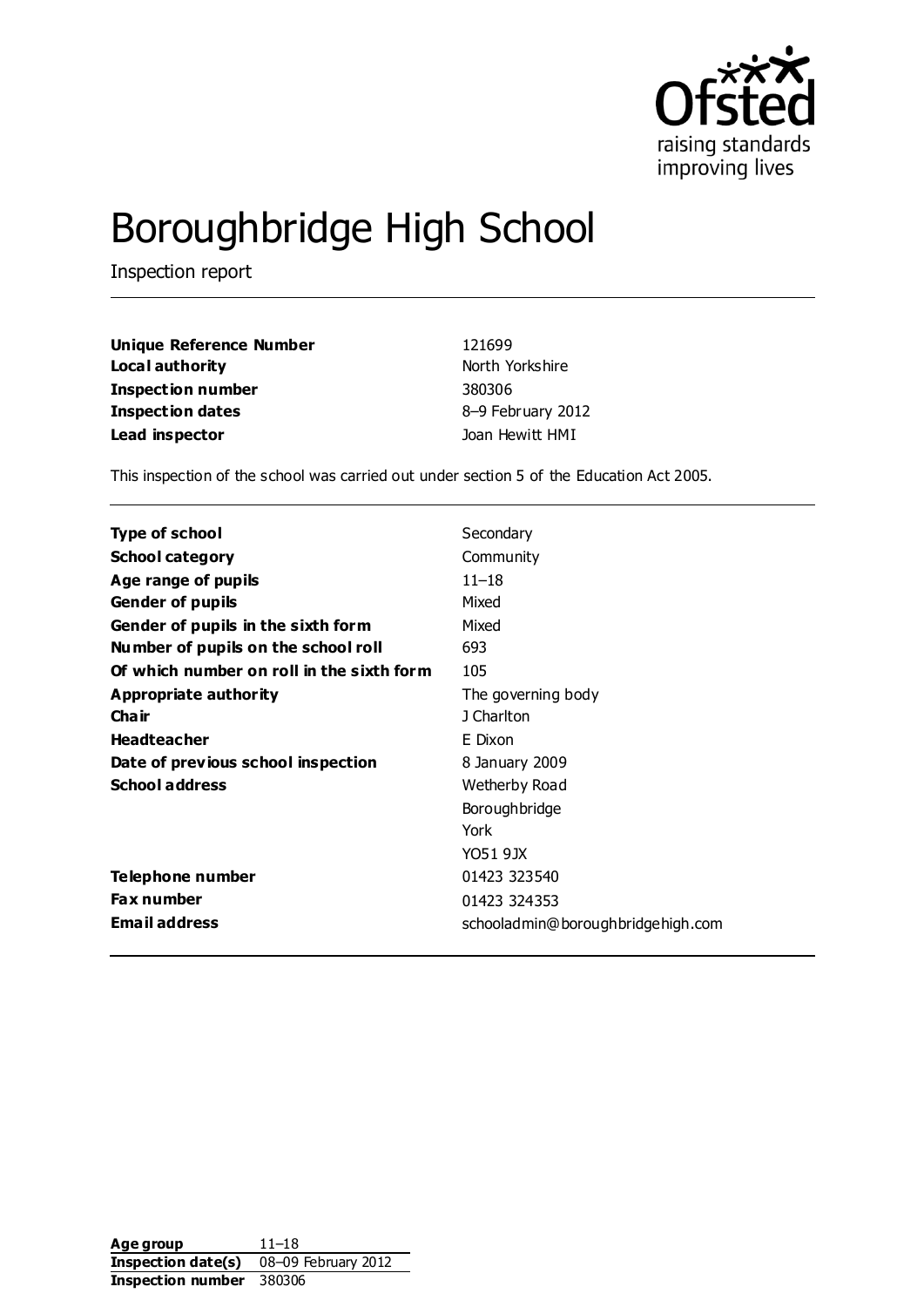

You can use Parent View to give Ofsted your opinion on your child's school. Ofsted will use the information parents and carers provide when deciding which schools to inspect and when.

You can also use Parent View to find out what other parents and carers think about schools in England. You can visit [www.parentview.ofsted.gov.uk,](../../../bmcintosh/Users/jhewitt/AppData/Local/Microsoft/Windows/Temporary%20Internet%20Files/Content.IE5/B9MX3V6B/www.parentview.ofsted.gov.uk) or look for the link on the main Ofsted website: [www.ofsted.gov.uk](../../../bmcintosh/Users/jhewitt/AppData/Local/Microsoft/Windows/Temporary%20Internet%20Files/Content.IE5/B9MX3V6B/www.ofsted.gov.uk)

The Office for Standards in Education, Children's Services and Skills (Ofsted) regulates and inspects to achieve excellence in the care of children and young people, and in education and skills for learners of all ages. It regulates and inspects childcare and children's social care, and inspects the Children and Family Court Advisory Support Service (Cafcass), schools, colleges, initial teacher training, work-based learning and skills training, adult and community learning, and education and training in prisons and other secure establishments. It assesses council children's services, and inspects services for looked after children, safeguarding and child protection.

Further copies of this report are obtainable from the school. Under the Education Act 2005, the school must provide a copy of this report free of charge to certain categories of people. A charge not exceeding the full cost of reproduction may be made for any other copies supplied.

If you would like a copy of this document in a different format, such as large print or Braille, please telephone 0300 123 4234, or email [enquiries@ofsted.gov.uk](mailto:enquiries@ofsted.gov.uk)

You may copy all or parts of this document for non-commercial purposes, as long as you give details of the source and date of publication and do not alter the information in any way.

To receive regular email alerts about new publications, including survey reports and school inspection reports, please visit our website and go to 'Subscribe'.

Piccadilly Gate Store Street Manchester M1 2WD

T: 0300 123 4234 Textphone: 0161 618 8524 [enquiries@ofsted.gov.uk](mailto:enquiries@ofsted.gov.uk) [www.ofsted.gov.uk](http://www.ofsted.gov.uk/)



© Crown copyright 2012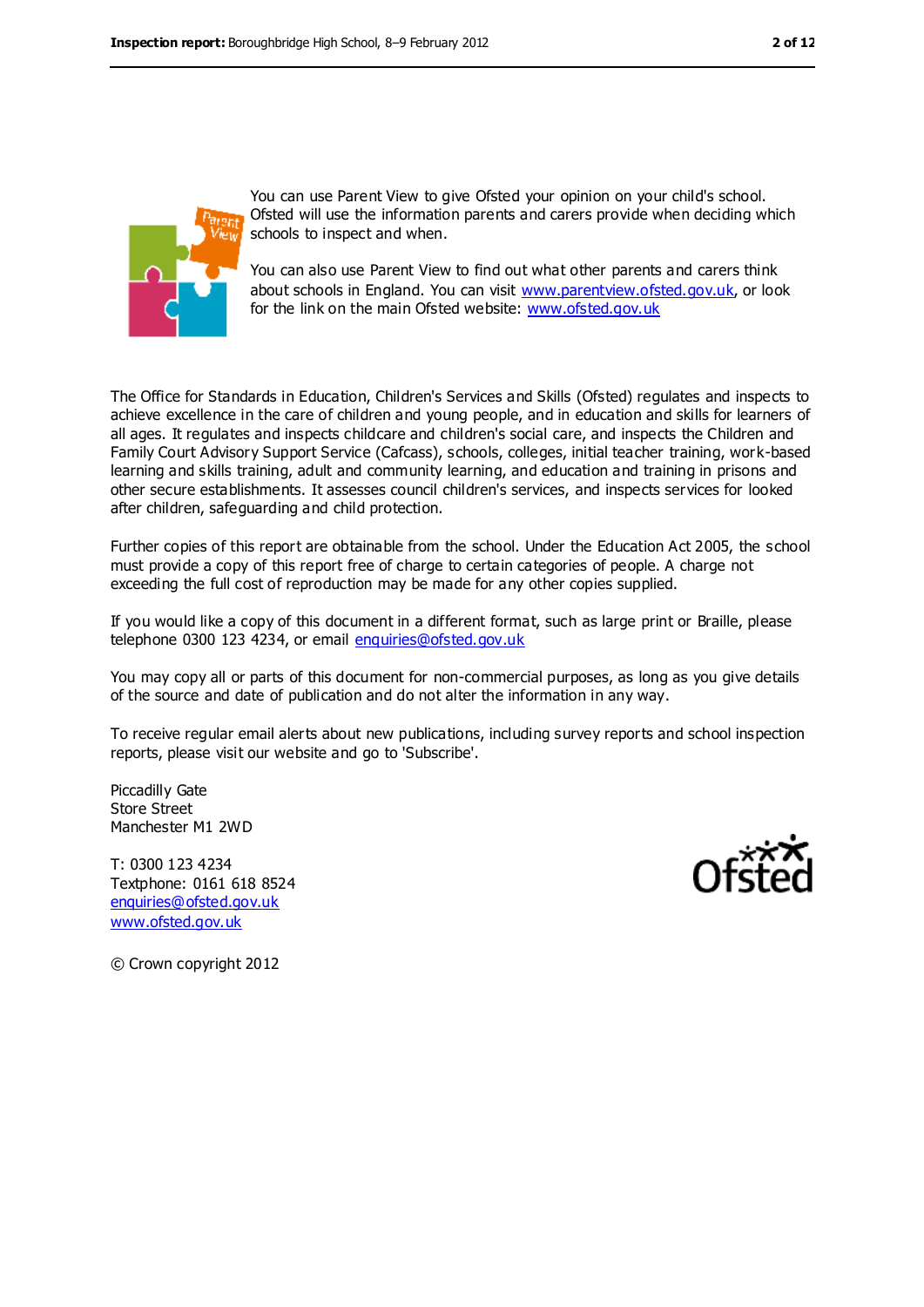# **Introduction**

Inspection team

Joan Hewitt Mary Lanovy-Taylor Pamela Hemphill **Pamela Hemphill** Additional inspector Graeme Clarke **Additional inspector** Additional inspector

Her Majesty's Inspector Additional inspector

This inspection was carried out with two days' notice. Inspectors observed teachers in 29 lessons. Inspectors also conducted a series of brief lesson visits. They observed small groups of students working with teaching assistants. Meetings were held with groups of staff, students and the Chair of the Governing Body.

Inspectors took account of the responses to the on-line questionnaire (Parent View) in planning the inspection. Inspectors observed the school's work and looked at the school's development plan, students' work, data and analysis, policy documents, the school's monitoring records and the minutes of governing body meetings. They considered the responses to questionnaires from 179 parents and carers, 125 students and 81 members of staff.

## **Information about the school**

Boroughbridge High School is smaller than the average secondary school. Most students are of White British heritage although other ethnic groups are represented. Very few students speak English as an additional language and all speak English fluently. The proportion of students known to be eligible for free school meals is below the national average. The proportion of disabled students and those with special educational needs is average. The number of students with a statement of special educational needs is below average. A few pupils join the school at times other than the usual points of entry. In the main, these students have parents or carers who are serving members of the armed forces. The school has met the government's current floor standards. The school was designated as a specialist performing arts school in September 2003 and redesignated in 2007. The school holds the International Schools Award.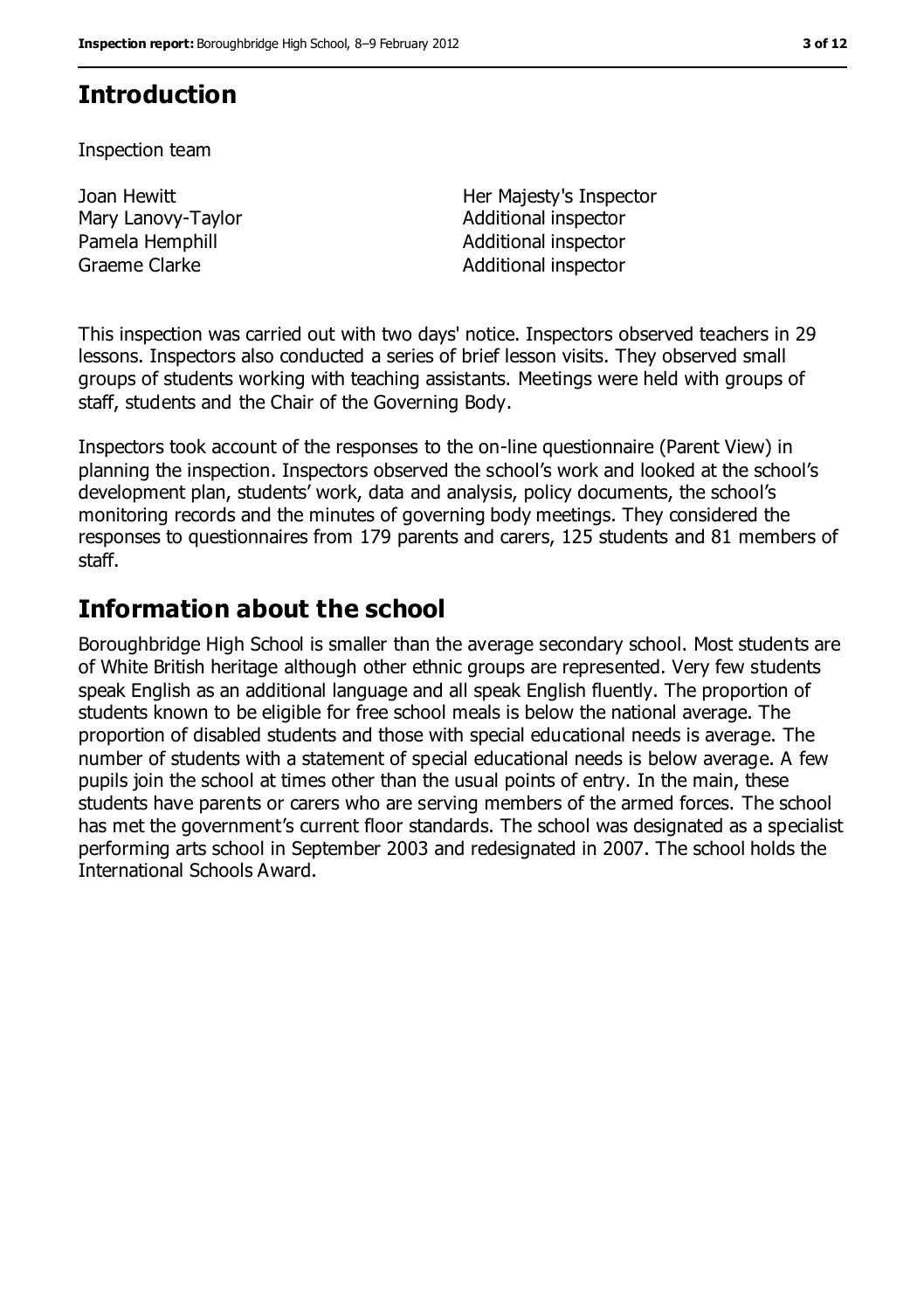**Inspection grades: 1 is outstanding, 2 is good, 3 is satisfactory and 4 is inadequate** Please turn to the glossary for a description of the grades and inspection terms

# **Inspection judgements**

| <b>Overall Effectiveness</b> |  |
|------------------------------|--|
|------------------------------|--|

| <b>Achievement of pupils</b>          |  |
|---------------------------------------|--|
| <b>Quality of teaching</b>            |  |
| <b>Behaviour and safety of pupils</b> |  |
| <b>Leadership and management</b>      |  |

## **Key Findings**

- Students feel extremely safe and well cared for in this good school. The school's specialist arts and international status has had a marked impact on students' good and often outstanding spiritual, moral, social and cultural development.
- Students' achievement is good because of the mainly good teaching they receive. This is further supported by some tailored and effective interventions. Students who are in danger of underachieving are swiftly identified and their needs met. In a few subjects, for example science, progress does not match the high standards set by other subjects, such as English.
- The sixth form is satisfactory. It is improving and many students make good progress. All sixth form students make great strides in developing mature personal skills. Consequently, they all secure appropriate employment, training or pursue higher education courses. A few students opt to take courses that do not fully meet their needs and this hampers their achievement.
- Teaching is good and there are some examples of outstanding teaching. Teachers have good subject knowledge and know their students very well. Many teachers offer students a range of exciting and interesting activities but this is not consistent and there remains an element of teaching which is satisfactory. In these examples teachers do not tailor tasks to meet the needs of individuals and consequently the most able are not sufficiently challenged while the least able struggle.
- Behaviour around the school is often excellent and it is consistently good in lessons. Students have good attitudes to learning and respond well when they are offered opportunities to learn independently through self-directed research. However, these are not always routinely provided.
- A notable strength is the work the school does with its partners in ensuring smooth transitions from primary schools and improving the provision in the sixth form. Leaders are markedly successful in helping students develop tolerance and respect. As a result, students are thoughtful and very well prepared to take their place in society as global citizens.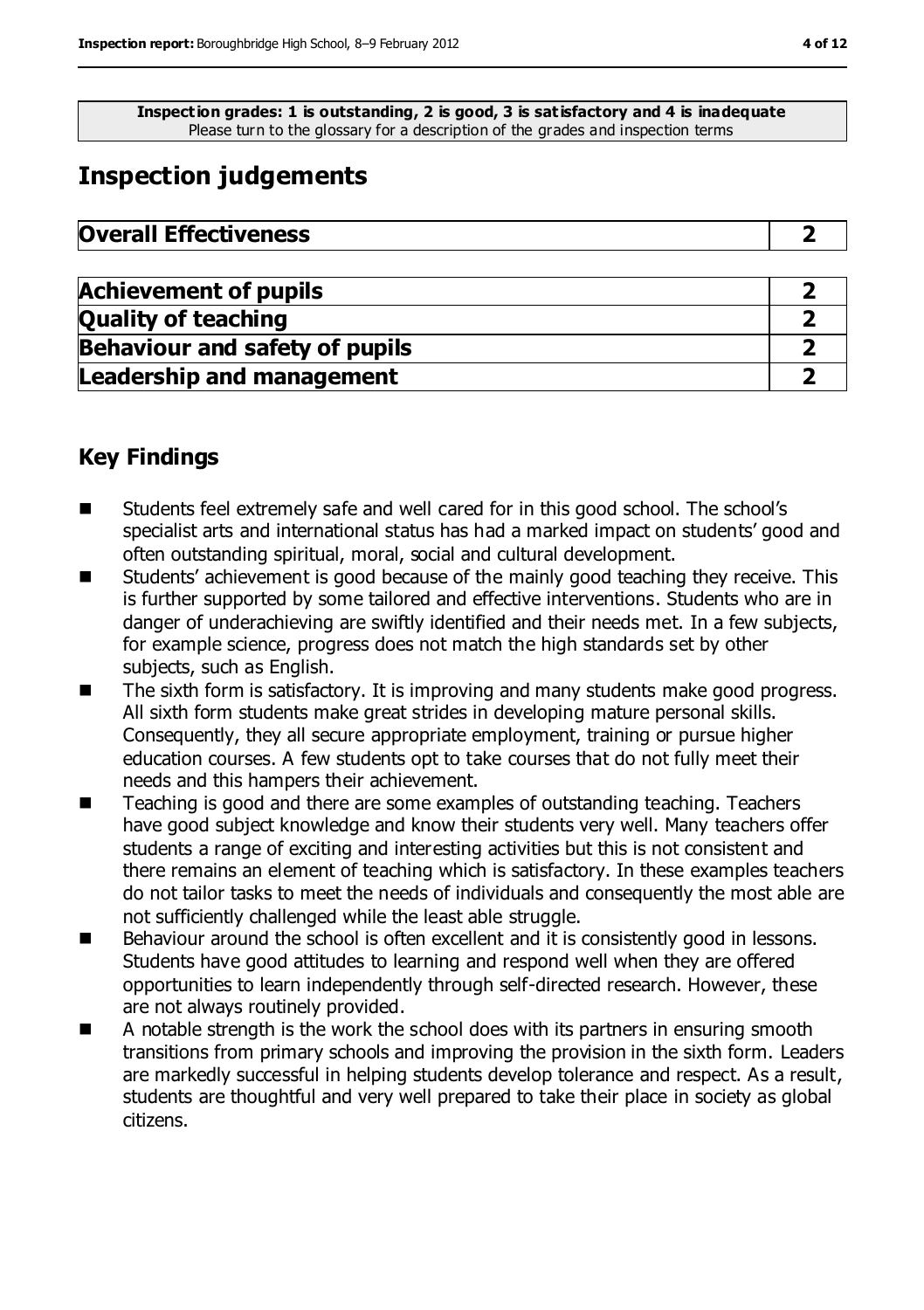## **What does the school need to do to improve further?**

- Improve the consistency of progress made by students in different subjects and in the sixth form by:
	- developing teachers' skills in using a range of strategies to meet the needs of all students but particularly the most and least able
	- improving the guidance to students in the sixth form to ensure courses meet their precise needs
	- extending the effective tracking of students' progress to include those in Key Stage 3.
- Increase the proportion of good and better teaching by:
	- developing teachers' questioning skills so that they develop an accurate picture of students' understanding.
	- ensuring teachers offer consistent opportunities for students to develop excellent independent and collaborative learning skills
	- improving students' independence in assessing their own work
	- building on existing excellent practice to ensure marking is of a consistently high quality.

## **Main Report**

#### **Achievement of pupils**

Students' performance in most subjects is good and most groups of students make equally good progress. The individual approaches the school adopts for disabled students and those with special educational needs have supported them in making good progress. Occasionally the progress high attaining girls and middle ability boys make in Key Stage 4 lags behind the progress of others but the school's swift and effective intervention ensures they are supported in reaching their potential. Those students who transfer into the school outside the usual times benefit from close individual support and this ensures that they too make good progress.

Students arrive at the school with broadly average levels of attainment. Students in Years 7 and 8 have attainment levels below the national average. By the time students leave in Year 11 attainment is above the national average and the majority gain five A to C grades at GCSE including English and mathematics. In previous years this has been higher and the school's robust data demonstrate this is set to improve markedly again this year. Most students are on track to gain this important set of results.

Students in the sixth form make satisfactory progress. There are examples of good progress but the variability between different subjects is more marked than it is in the main school. A few students take courses that do not fully match their academic needs. However, the school is effective in helping some low attaining students to develop mature learning and social skills so that they are successful in taking their next steps in education, employment and training.

One of the reasons for students' good achievement is their good attitudes to learning. They are diligent and have an admirable work ethos. They complete tasks to a high standard and develop strong, warm relationships with their teachers. They produce careful written work.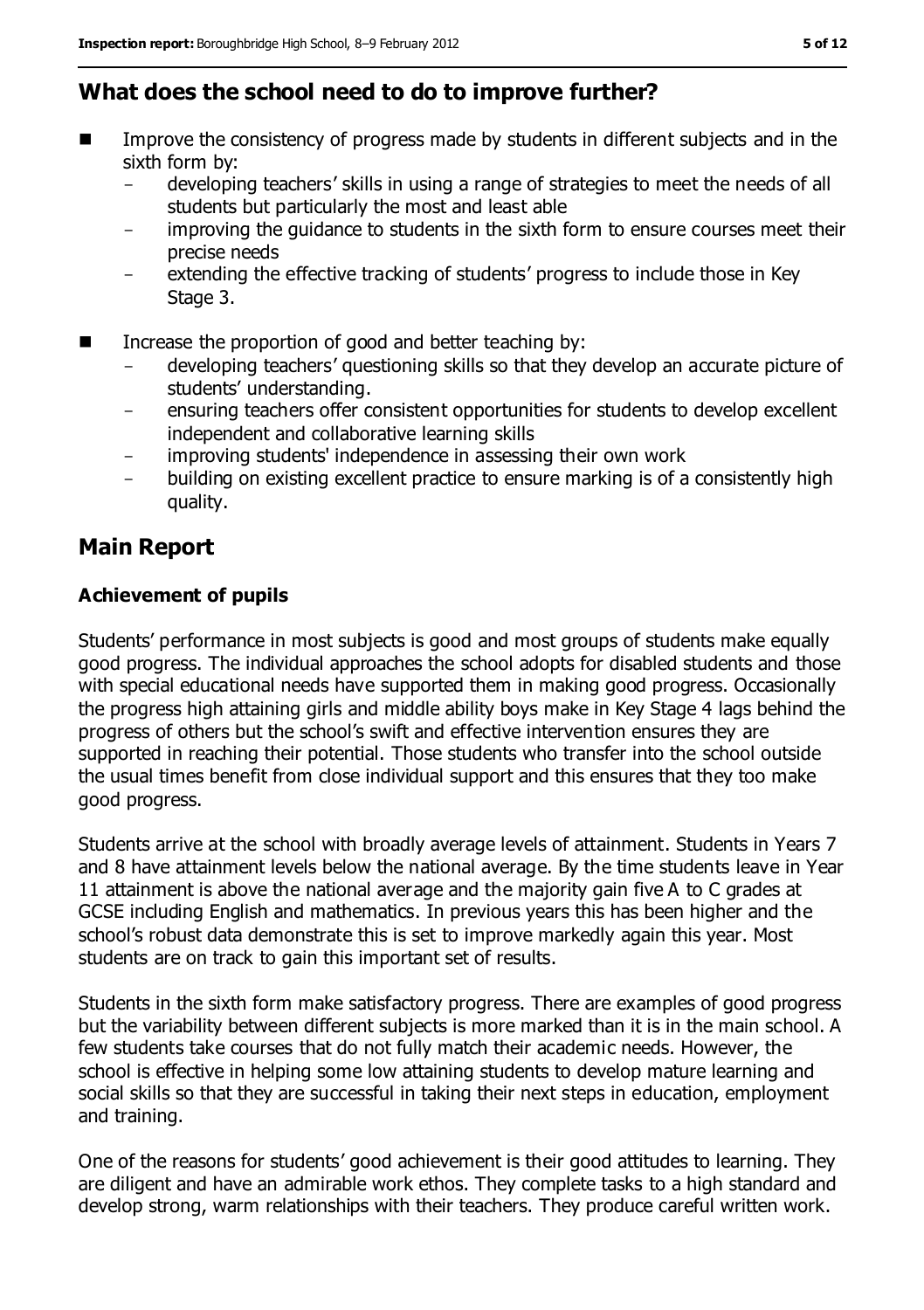Parents and carers and students all agree they make good progress. Students have a clear idea of the progress they are making and they know their targets. This is supported, particularly in Key Stage 4 and in the sixth form, by the robust tracking data produced by the school. This is not as well developed in Key Stage 3.

#### **Quality of teaching**

Teachers' strong subject knowledge helps to motivate and enthuse students. Warm relationships foster students' good attitudes to learning and this supports students in making good progress. Students say teaching is mainly good and they particularly enjoy the many lessons that include practical activities. Parents and carers are also appreciative of the good teaching in the school. Most of the parents and carers who responded to the Ofsted survey said their child was taught well.

Teachers plan interesting activities which spark students' curiosity about the world around them and promote their spiritual, moral, social and cultural development. They also routinely make effective use of their knowledge of individuals to meet their needs. Sometimes this is not done with sufficient rigour and on these occasions the most and least able students are not appropriately challenged. Teachers give students clear explanations and they are unstinting in the time they give to students outside lessons. Students are highly complimentary about the patience and skill teachers demonstrate if they struggle to understand. This was clearly demonstrated in a good art lesson where Year 8 students gained confidence in adding depth and texture to their self-portraits as a result of the teacher's encouragement and judicious use of praise.

In the very best lessons, teachers use questions very well to accelerate progress. For example in an outstanding physics lesson, Year 11 students were absorbed in designing a simple telescope. The teacher used questions skilfully to check their understanding and students gained an excellent understanding of calculating magnification. This excellent approach and level of questioning is not consistent.

Teachers have been effective in promoting good communication skills across different subject areas. Students learn to spell and use key vocabulary very well. They are also confident in discussing their ideas and respond very well when they are asked to research and solve problems independently. However, teachers do not routinely offer these opportunities and consequently when these are lacking students rely on their teachers to direct their learning rather than develop independent lines of enquiry.

Marking is regular and helpful. Students pay attention to the comments teachers make and use them to improve their work. There are some examples of exemplary marking in which teachers and students develop a learning dialogue. In these examples students' individual progress is rapid. Many teachers give students opportunities to assess their own work against success criteria and this helps students to reshape their work. However, this is not consistent and students are not always independent in recognising what they have done well and identifying the next steps they need to take to improve their work.

#### **Behaviour and safety of pupils**

All of the students who inspectors spoke to and most of those who responded to the Ofsted survey said they felt very safe at school. Parents and carers echo this view. Students have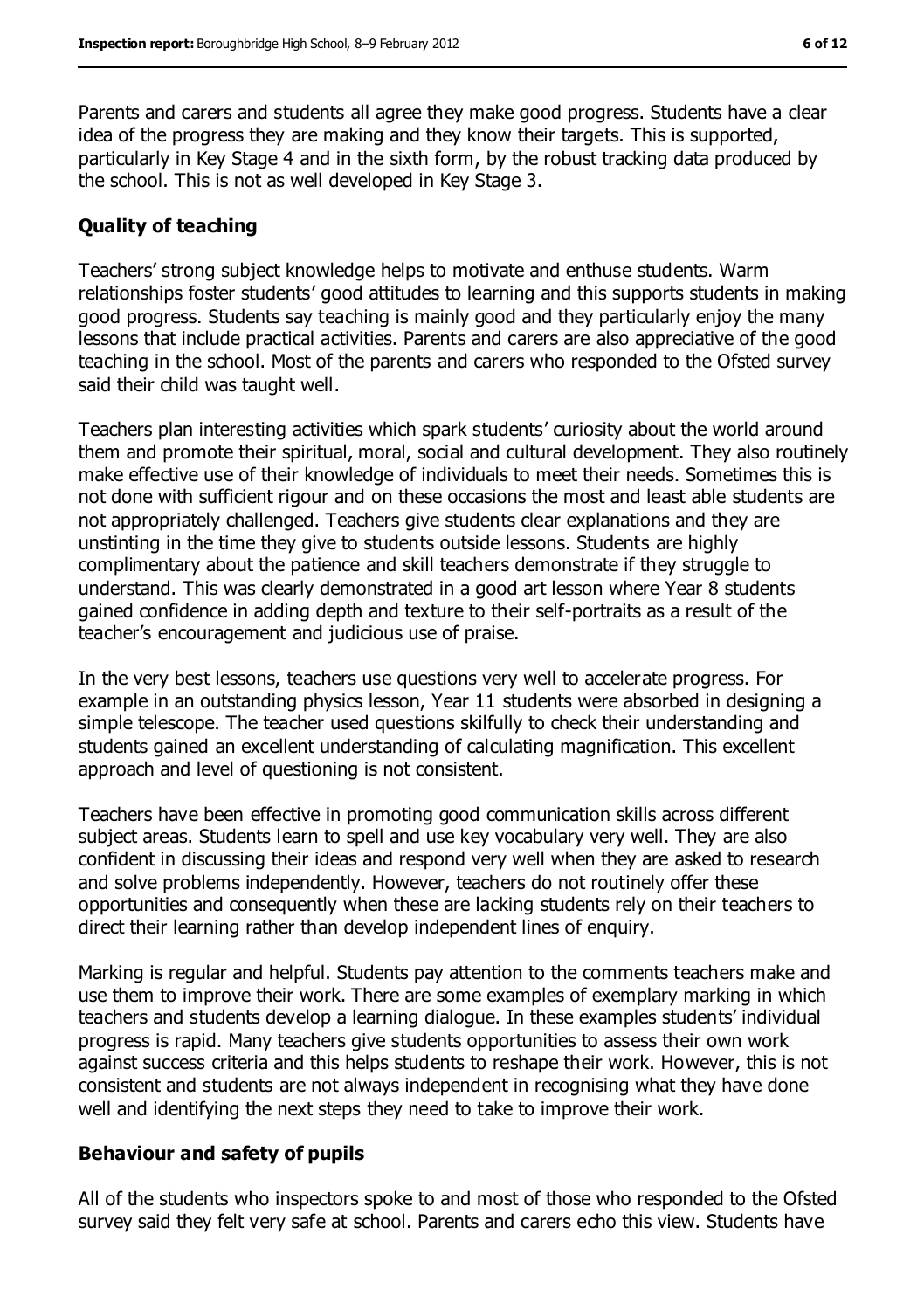an excellent understanding of different forms of bullying. They are articulate in explaining their responsibilities to challenge or seek help on the rare occasions they come across poor behaviour or bullying. Students are confident that adults will take effective action if they seek help. They are clear that differences and diversity are celebrated in the school. This caring approach comes as the result of detailed individual support particularly for students whose circumstances make them vulnerable and those who transfer into the school outside the usual times. Behaviour around the school is good and often excellent. Behaviour in lessons is also consistently good but students do not routinely have opportunities to demonstrate high levels of self-discipline for extended periods of time.

Most parents and carers who responded to the survey agreed with students that behaviour is good. Very few parents and carers expressed concerns but those who did pointed to infrequent disruption in lessons. Occasionally, where teachers do not adopt appropriate teaching strategies, a few students become disruptive and learning slows.

Students with identified behaviour difficulties are supported well and respond to the school's strategies to help them modify their behaviour. Other students also support them. The school has some telling cases of students having been supported to adopt safe practices despite significant turbulence in their home life. Students' attendance is above the national average and the school has had significant success in reducing the number who struggle to attend school regularly.

#### **Leadership and management**

The determined headteacher leads senior and middle leaders in pursuing effective improvements in the school. The clearest examples of their success have been in ensuring all groups of students make equally good progress and particularly in meeting the needs of a number of families in which parents and carers are on active service with the armed forces. One of the reasons for this success lies in the rigorous systems for tracking students' progress in Key Stage 4. This has been extended to the sixth form but it is not as well developed in Key Stage 3.

Teachers feel well supported and morale is high. Teachers' professional development is organised well. There are clear examples of how individual support has helped teachers to improve their skills. They benefit from opportunities to share effective practice and middle leaders use their monitoring of the quality of lessons to develop effective classroom approaches.

The effective curriculum meets students' needs well. Leaders are responsive to the differing needs of different cohorts. There are good examples of individually tailored arrangements for disabled students and others with short term but acute difficulties.

The school's specialist and international status has had a marked impact on students' spiritual, moral, social and cultural development. Learning in music and art is of a high quality and provides students with rich opportunities to appreciate other cultures and find individual ways for reflection and expression. Strong partnerships, locally, nationally and internationally provide students with exciting experiences. For example, students have used information gleaned from an on-line conference with a partnership school in China to explore environmental issues in geography.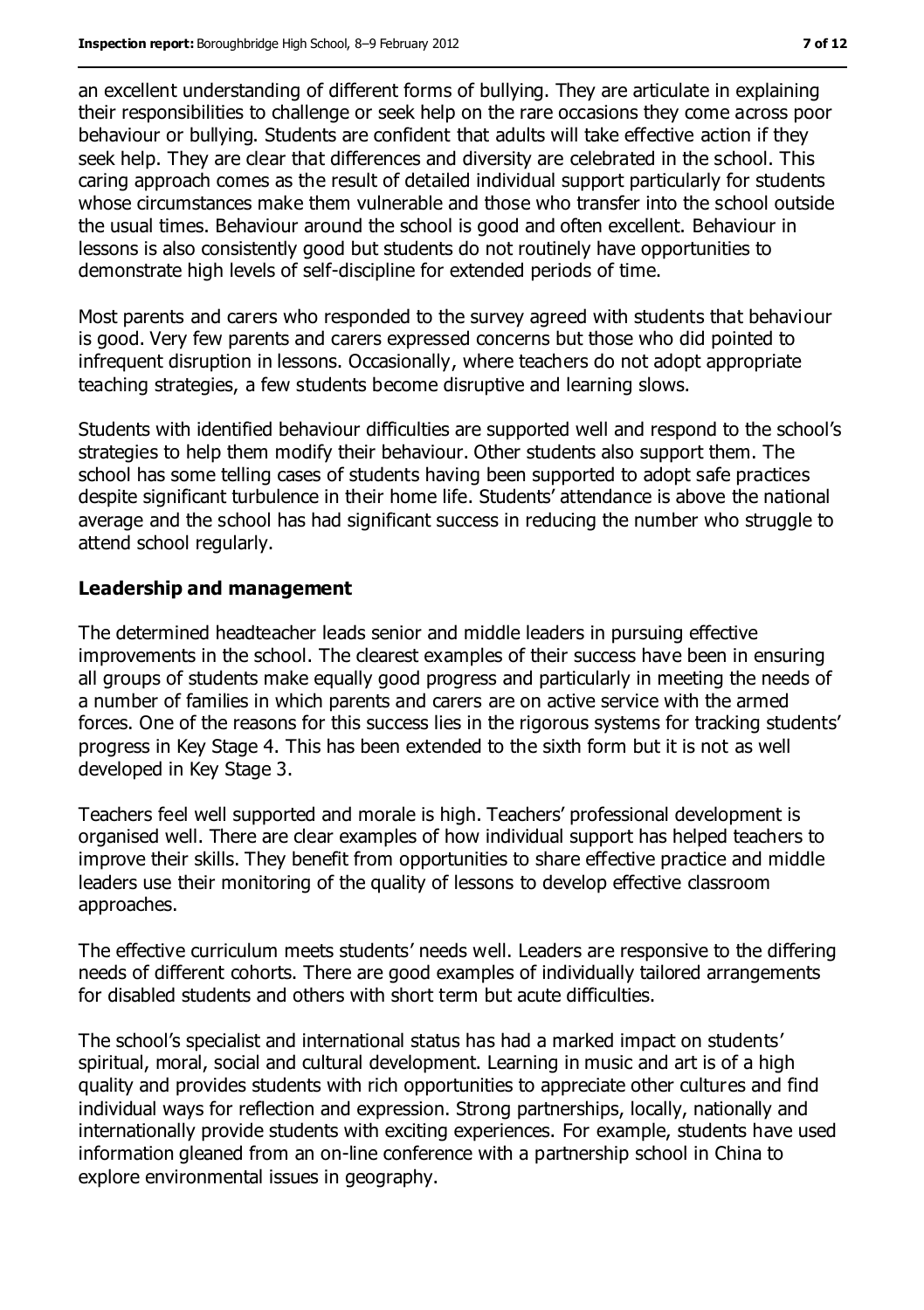In the strenuous efforts to promote equality of opportunity and tackle discrimination the school also does careful and detailed work with external agencies to support students in vulnerable circumstances and responds quickly to changes in the school community. For example the school, assisted by the effective governing body, has set up a focus group for students whose parents and carers are on active service with the armed forces, and their families, which enables them to offer each other mutual support. Arrangements to safeguard students are rigorously monitored and meet current requirements.

Leaders at all levels, including members of the governing body, effectively monitor the work of the school and they accurately identify the school's strengths and where improvements are required. Occasionally, their evaluations of the quality of the school's work are optimistic. Nevertheless, the notable improvements in students' attendance and achievement clearly demonstrate the school's capacity to sustain improvements.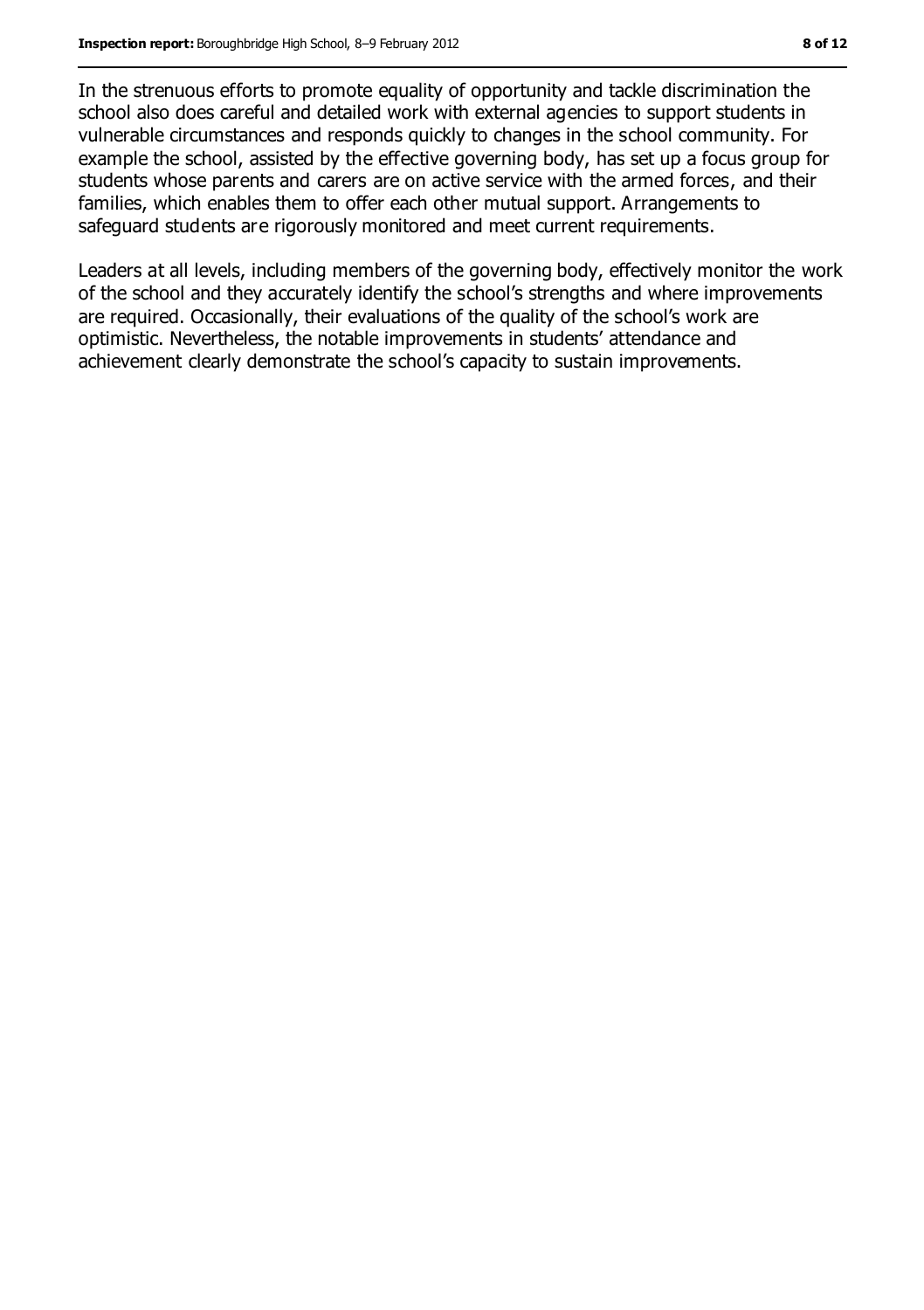# **Glossary**

### **What inspection judgements mean**

| Grade   | <b>Judgement</b> | <b>Description</b>                                                                                                                                                                                                            |
|---------|------------------|-------------------------------------------------------------------------------------------------------------------------------------------------------------------------------------------------------------------------------|
| Grade 1 | Outstanding      | These features are highly effective. An outstanding school<br>provides exceptionally well for all its pupils' needs.                                                                                                          |
| Grade 2 | Good             | These are very positive features of a school. A school that is<br>good is serving its pupils well.                                                                                                                            |
| Grade 3 | Satisfactory     | These features are of reasonable quality. A satisfactory school<br>is providing adequately for its pupils.                                                                                                                    |
| Grade 4 | Inadequate       | These features are not of an acceptable standard. An<br>inadequate school needs to make significant improvement in<br>order to meet the needs of its pupils. Ofsted inspectors will<br>make further visits until it improves. |

#### **Overall effectiveness of schools**

|                       | Overall effectiveness judgement (percentage of schools) |      |                     |                   |
|-----------------------|---------------------------------------------------------|------|---------------------|-------------------|
| <b>Type of school</b> | <b>Outstanding</b>                                      | Good | <b>Satisfactory</b> | <b>Inadequate</b> |
| Nursery schools       | 46                                                      | 46   |                     |                   |
| Primary schools       |                                                         | 47   | 40                  |                   |
| Secondary schools     | 14                                                      | 38   | 40                  |                   |
| Special schools       | 28                                                      | 48   | 20                  |                   |
| Pupil referral units  | 15                                                      | 50   | 29                  |                   |
| All schools           |                                                         | 46   | 38                  |                   |

New school inspection arrangements have been introduced from 1 January 2012. This means that inspectors make judgements that were not made previously.

The data in the table above are for the period 1 September 2010 to 31 August 2011 and represent judgements that were made under the school inspection arrangements that were introduced on 1 September 2009. These data are consistent with the latest published official statistics about maintained school inspection outcomes (see [www.ofsted.gov.uk\)](../../../bmcintosh/Users/jhewitt/AppData/Local/Microsoft/Windows/Temporary%20Internet%20Files/Content.IE5/B9MX3V6B/www.ofsted.gov.uk).

The sample of schools inspected during 2010/11 was not representative of all schools nationally, as weaker schools are inspected more frequently than good or outstanding schools.

Primary schools include primary academy converters. Secondary schools include secondary academy converters, sponsor-led academies and city technology colleges. Special schools include special academy converters and non-maintained special schools.

Percentages are rounded and do not always add exactly to 100.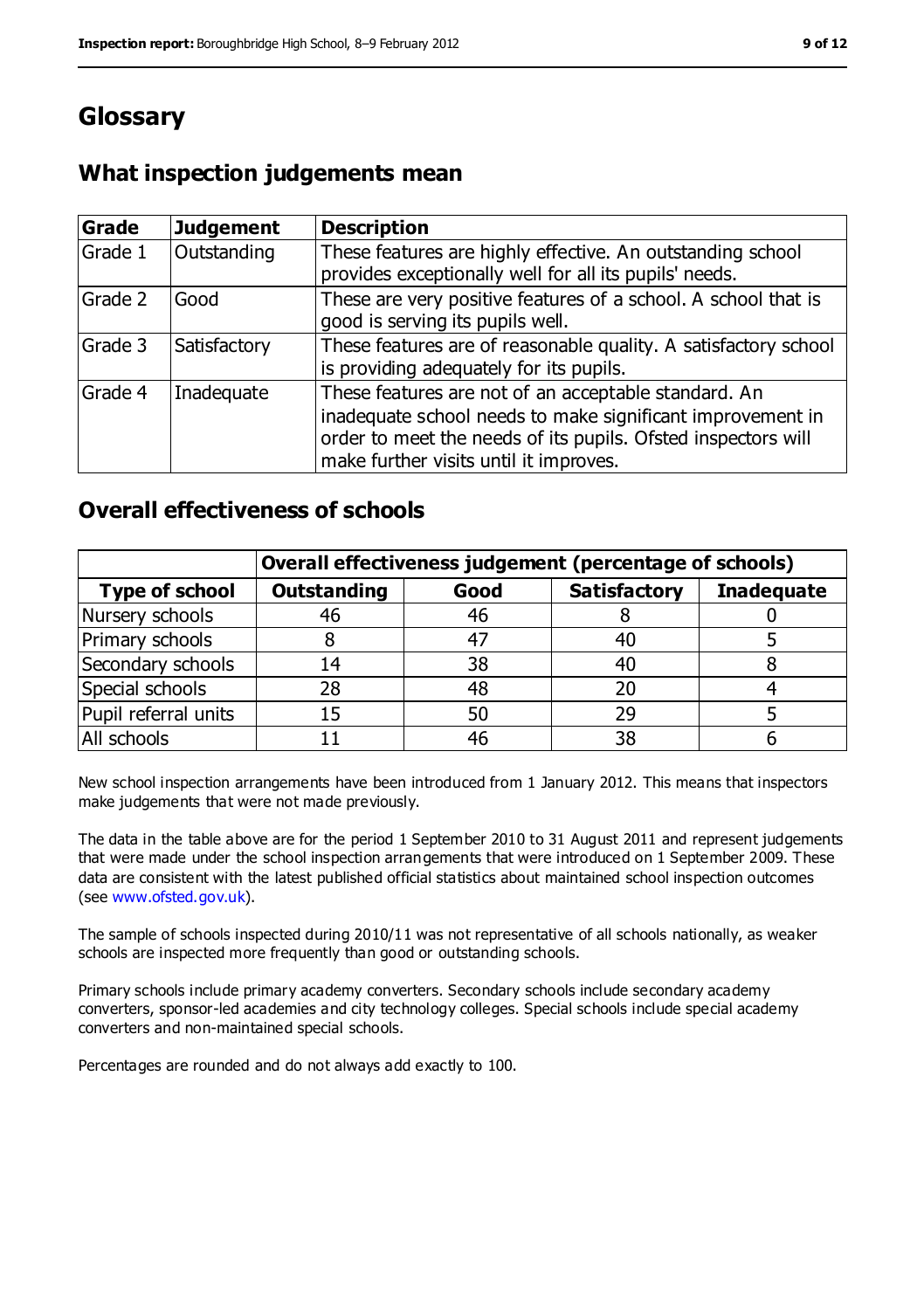# **Common terminology used by inspectors**

| Achievement:                  | the progress and success of a pupil in their learning and<br>development taking account of their attainment.                                                                                                           |
|-------------------------------|------------------------------------------------------------------------------------------------------------------------------------------------------------------------------------------------------------------------|
| Attainment:                   | the standard of the pupils' work shown by test and<br>examination results and in lessons.                                                                                                                              |
| Behaviour                     | how well pupils behave in lessons, with emphasis on their<br>attitude to learning. Pupils' punctuality to lessons and their<br>conduct around the school.                                                              |
| Capacity to improve:          | the proven ability of the school to continue improving based<br>on its self-evaluation and what the school has accomplished<br>so far and on the quality of its systems to maintain<br>improvement.                    |
| Leadership and<br>management: | the contribution of all the staff with responsibilities, not just<br>the governors and headteacher, to identifying priorities,<br>directing and motivating staff and running the school.                               |
| Learning:                     | how well pupils acquire knowledge, develop their<br>understanding, learn and practise skills and are developing<br>their competence as learners.                                                                       |
| Overall effectiveness:        | inspectors form a judgement on a school's overall<br>effectiveness based on the findings from their inspection of<br>the school.                                                                                       |
| Progress:                     | the rate at which pupils are learning in lessons and over<br>longer periods of time. It is often measured by comparing<br>the pupils' attainment at the end of a key stage with their<br>attainment when they started. |
| Safety                        | how safe pupils are in school, including in lessons; and their<br>understanding of risks. Pupils' freedom from bullying and<br>harassment. How well the school promotes safety, for<br>example e-learning.             |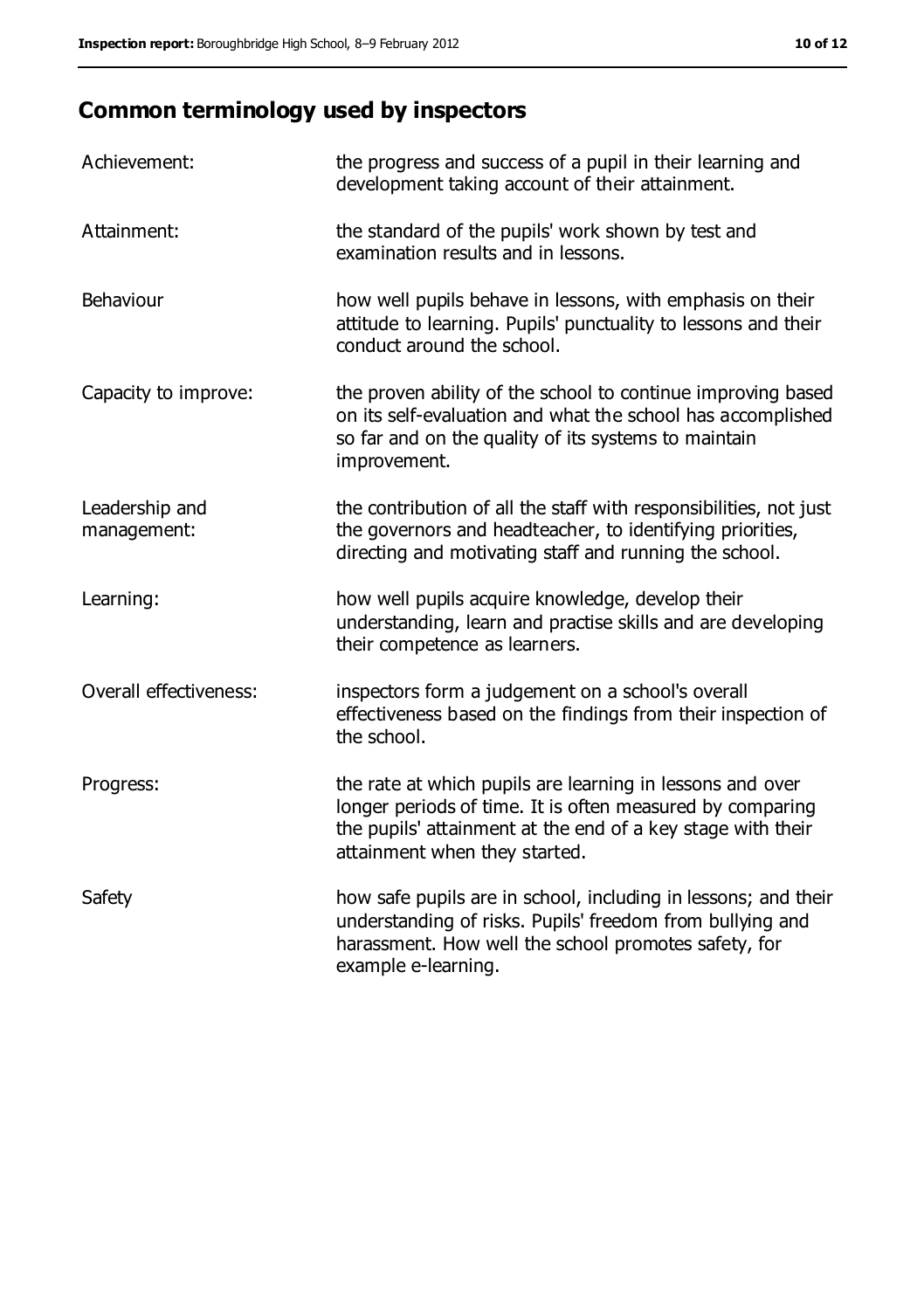**This letter is provided for the school, parents and carers to share with their children. It describes Ofsted's main findings from the inspection of their school.**



10 February 2012

Dear Students

#### **Inspection of Boroughbridge High School, York, YO51 9JX**

Thank you for the warm welcome you gave to me and the other inspectors when we visited your school recently. We appreciated the mature way you articulated your views. We also found it very helpful talking to you about your work and observing you learning. We appreciated all of your help and found it interesting to see what you had to say in the survey we asked some of you to complete.

I am delighted to report that Boroughbridge High School is a good school. We were particularly impressed with:

- your very good behaviour around the school and your strong social, moral, spiritual and cultural development
- your good achievement and how well the school provides for you regardless of your circumstances
- the use the school makes of the specialist and international status to improve your learning
- the good work the school does with partners.

You obviously enjoy school and make good progress in the majority of lessons. All the staff want this to be even better for you so we have asked them to:

- make sure you make good progress in the sixth form and in all your subjects
- make sure more of your lessons are as good as the very best by providing you with plenty of opportunities to develop independent learning skills.

You can also help by continuing to work hard and behave well.

Yours sincerely

Joan Hewitt Her Majesty's Inspector